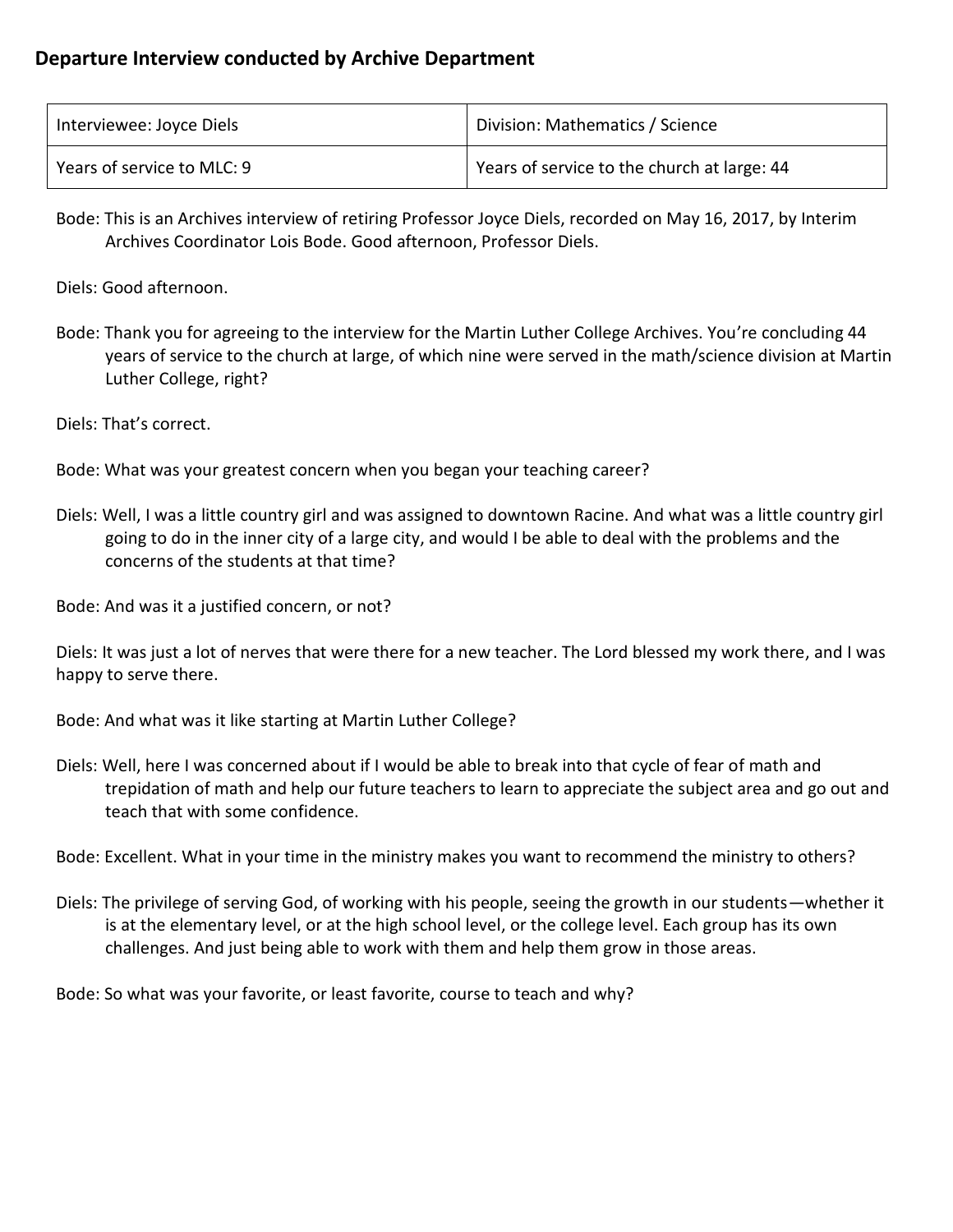Diels: Any math course is a favorite of mine to teach. I have enjoyed them all. But I guess teaching here at Martin Luther College, the Elements of Math was my favorite course. Just in that it was a way to work with future elementary teachers and help them learn more of the conceptual understanding of the mathematics that they were going to be able to teach, so that it wasn't just a matter of "here's the algorithm, follow it and you'll get the right answer," but "why do you follow that algorithm?" And seeing those "aha moments"—sometimes with college level students who were working with elementary math, and now showed an understanding of why they were doing what they were doing.

Bode: So what do you think those students are going to remember most about you or the courses?

Diels: Well, I hope that they would remember my passion for math. That they would remember that there are lots of different ways that we can approach problems, and as long as we are looking for those ways, that we'll find something that works if we are willing to try.

Bode: What advice do you give to a student, or do you think that you should give to a student at MLC? A new student?

- Diels: A new student. New students need to get involved with the different activities that we offer here, whether it be athletics or drama, music or Meet Math. You have to sometimes step out of your comfort zone and try different things in order to grow and see what the Lord has in mind for you. I'd also like them to appreciate the vast amount of knowledge that's around them and to tap into those sources and the support system that they have here.
- Bode: So, three words to describe you?
- Diels: Well, let's see. I would hope that they would see me as a compassionate person, someone who is there to encourage them, and also as a faithful servant.

Bode: Excellent choices.

Bode: During your time here, what major changes have you seen at MLC, and how would you evaluate them?

- Diels: The major thing that I see is our involvement with state licensure and the standards and things that we are asked to now prove to other people that we are meeting, while we have met them in the past very well, but coming up with that evidence now, which is an interesting thing to do.
- Bode: What are some of your favorite memories that you have from your teaching or—you were a DMLC student, correct? (Diels: I was)—or from those student years. Either teaching, or student years?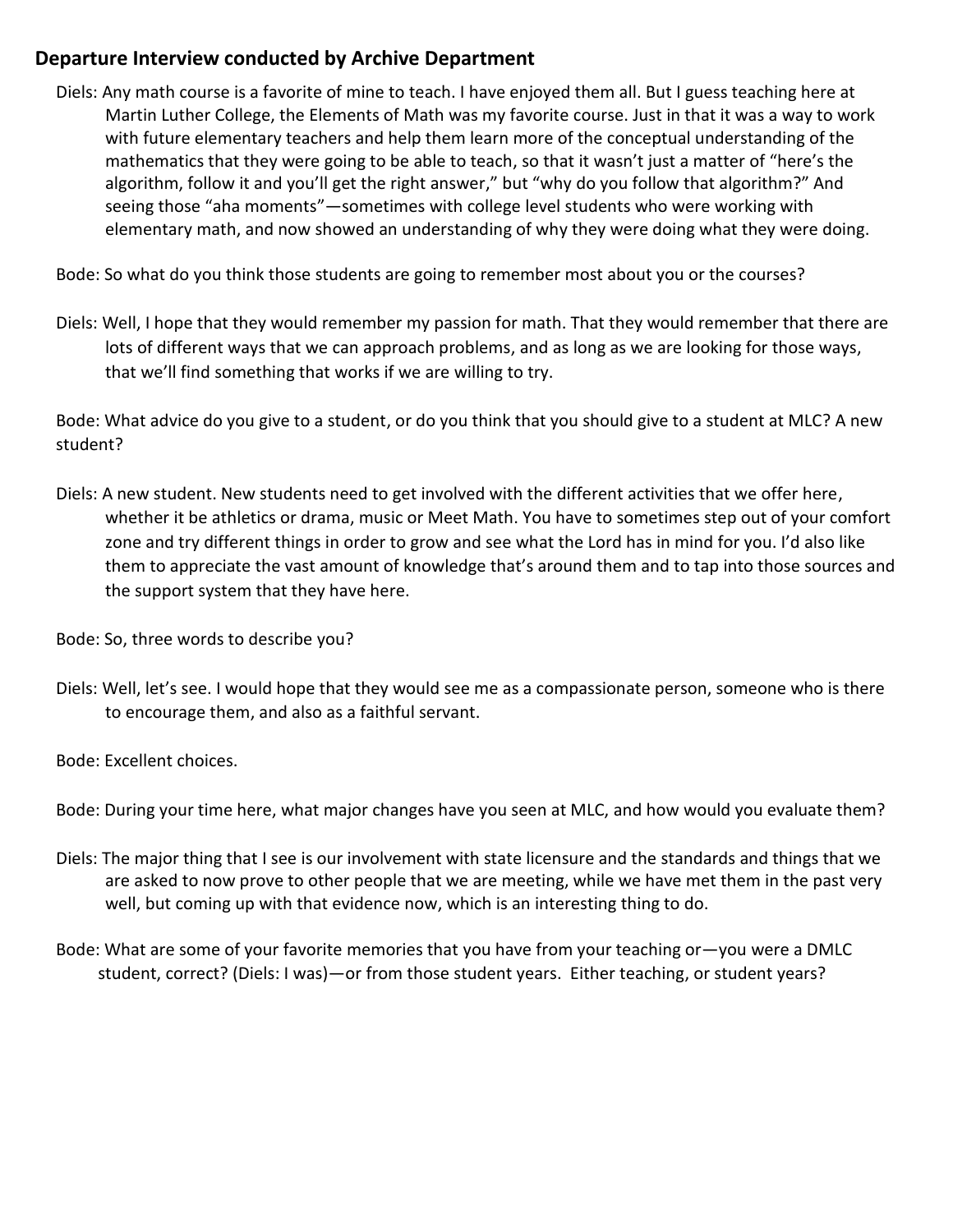- Diels: Well, I think the camaraderie we have on this campus is just extraordinary: to the fellowship, the way we can talk to any individuals, whether it's student to student, student to professor, professor to professor. Just that there is always that support there for you.
- Bode: That sounds wonderful!
- Bode: I understand in our world of Lutheranism we don't usually shout out our accomplishments. However, I'm sure that you have some and I would like to know about one or two of your proudest professional accomplishments.
- Diels: If I start with my time here at MLC, I think adding the Elements class to our curriculum for elementary teachers has been one of the things that I'm most happy about. The fact that we are going to take a look at how we can develop more conceptual understanding for our students in mathematics becomes important in how we can use different manipulatives and different ways of approaching the subject area that for a lot of people is something that they find difficult or even distasteful at times. But how by looking at different ways of providing the information to the student can help them. I think if I go back to MVL and my time there, adding calculus to the curriculum. It was our first AP course at MVL and it took a little bit of convincing of the administration that this was something that should be added to our curriculum, and I think the students really appreciate the challenge that they were given and also the fact that they had the opportunity to earn some college credit.

Bode: MVL is Minnesota Valley Lutheran, in New Ulm?

Diels: Correct.

Bode: Is there anything else you would like to share with us?

Diels: Well, if I go back to my days at Manitowoc Lutheran High School, there are a few trophies in a trophy case where the students there were able to place first in the Wisconsin math contest, a math meet that they had there, and that's not something that a lot of our schools can say. (Bode: Nice!) So, kudos to the students there (Bode: Indeed!) and the hard work that they put in.

Bode: Indeed!

Bode: What are your plans for retirement?

Diels: I plan on moving to West Bend, Wisconsin, and spending a little bit more time with my family, doing some traveling. And then, I hope to do some tutoring in math so that I can continue to work with